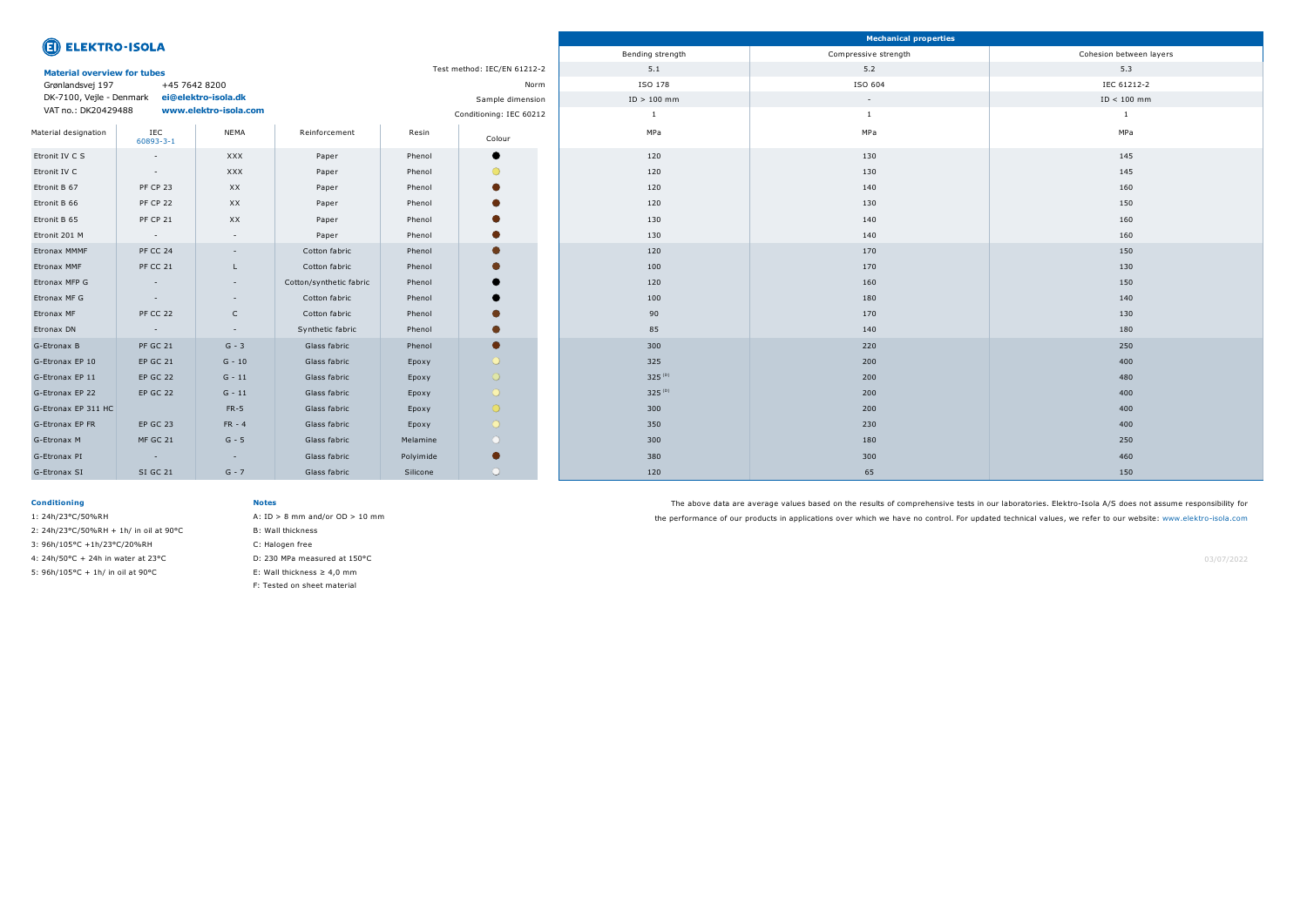|                                                                                                        |                  |              |                            |           |                | <b>Electrical properties</b> |                                                |                   |                          |                    |                          |                                                    |                                  |  |
|--------------------------------------------------------------------------------------------------------|------------------|--------------|----------------------------|-----------|----------------|------------------------------|------------------------------------------------|-------------------|--------------------------|--------------------|--------------------------|----------------------------------------------------|----------------------------------|--|
| <b>ELEKTRO-ISOLA</b>                                                                                   |                  |              |                            |           |                |                              | Electrical strength in 90°C oil<br>Permitivity |                   |                          | Dissipation factor |                          | Insulation resistance after submersion<br>in water | Comparative tracking index [CTI] |  |
| <b>Material overview for tubes</b><br>Test method: IEC/EN 61212-2<br>+45 7642 8200<br>Grønlandsvej 197 |                  |              |                            |           |                | Perpendicular                | Parallel                                       | 50HZ              | 1MHz                     | 50HZ               | 1MHz                     |                                                    |                                  |  |
|                                                                                                        |                  |              |                            |           |                | 6.1.2.2<br>6.1.2.1           |                                                | 6.3               |                          | 6.3                |                          | 6.2                                                | 6.4                              |  |
| Norm<br>ei@elektro-isola.dk<br>DK-7100, Vejle - Denmark                                                |                  |              |                            |           |                |                              | IEC 61212-2                                    |                   | IEC 60250                |                    | IEC 60250                | IEC 60167                                          | IEC 60112                        |  |
| www.elektro-isola.com<br>VAT no.: DK20429488<br>Thickness of sample                                    |                  |              |                            |           |                | $B)$ 3 mm                    | $B) \geq 3$ mm                                 |                   | $\sim$                   | $\sim$             |                          | A)                                                 | $\sim$                           |  |
| Conditioning: IEC 60212                                                                                |                  |              |                            |           |                | 2                            | 2                                              |                   | $\overline{3}$           |                    | $\overline{3}$           | $\overline{a}$                                     | 1                                |  |
| Material designation                                                                                   | IEC<br>60893-3-1 | <b>NEMA</b>  | Reinforcement              | Resin     | Colour         | kV/mm                        | $kV/25$ mm                                     |                   |                          |                    |                          | ΜΩ                                                 | $\vee$                           |  |
| Etronit IV C S                                                                                         | $\sim$           | XXX          | Paper                      | Phenol    | c              | 6.7                          | 25                                             | 0.03              | 0.03                     | 5                  | 5                        | 200                                                |                                  |  |
| Etronit IV C                                                                                           | $\sim$           | XXX          | Paper                      | Phenol    | $\circ$        | 6.7                          | 25                                             | 0.03<br>0.03<br>5 |                          |                    | 5                        | 200                                                |                                  |  |
| Etronit B 67                                                                                           | PF CP 23         | XX           | Paper                      | Phenol    | $\blacksquare$ | 8.3                          | 35                                             | 0.04<br>$\sim$    |                          | 5                  | $\sim$                   | 100                                                |                                  |  |
| Etronit B 66                                                                                           | PF CP 22         | XX           | Paper                      | Phenol    |                | $10^{(5)}$                   | $50^{(5)}$                                     | 0.04<br>$-$       |                          | 5                  | $\sim$                   | 10                                                 |                                  |  |
| Etronit B 65                                                                                           | PF CP 21         | XX           | Paper                      | Phenol    | $\bullet$      | 8.3                          | 25                                             | 0.04<br>$-$       |                          | 5                  | $\overline{\phantom{a}}$ | 10                                                 |                                  |  |
| Etronit 201 M                                                                                          | $\sim$           | $\sim$       | Paper                      | Phenol    | $\bullet$      | $\sim$                       | 1                                              | $\sim$            | $\overline{\phantom{a}}$ |                    | $\sim$                   | 5                                                  |                                  |  |
| <b>Etronax MMMF</b>                                                                                    | PF CC 24         | $\sim$       | Cotton fabric              | Phenol    | $\bullet$      | $\overline{4}$               | 20                                             | $\sim$            | $\sim$                   | $\sim$             | $\sim$                   | 50                                                 |                                  |  |
| Etronax MMF                                                                                            | <b>PF CC 21</b>  | L.           | Cotton fabric              | Phenol    | $\bullet$      | $\overline{3}$               | 20                                             | $\sim$            | $\overline{\phantom{a}}$ |                    | $\overline{\phantom{a}}$ | 200                                                |                                  |  |
| Etronax MFP G                                                                                          | $\sim$           | $\sim$       | Cotton/synthetic<br>fabric | Phenol    | C              | $\sim$                       | $\sim$                                         | $\sim$            | $\overline{\phantom{a}}$ | $\sim$             | $\sim$                   | $\sim$                                             |                                  |  |
| Etronax MF G                                                                                           | $\sim$           | $\sim$       | Cotton fabric              | Phenol    | c              | $\sim$                       | $\sim$                                         | $\sim$            | $\overline{\phantom{a}}$ | $\sim$             | $\overline{\phantom{a}}$ | $\sim$                                             |                                  |  |
| Etronax MF                                                                                             | PF CC 22         | $\mathsf{C}$ | Cotton fabric              | Phenol    | $\blacksquare$ | $\overline{2}$               | 15                                             | $\sim$            | $\sim$                   | $\sim$             | $\sim$                   | 100                                                |                                  |  |
| Etronax DN                                                                                             | $\sim$           | $\sim$       | Synthetic fabric           | Phenol    | $\bullet$      | $\overline{3}$               | 40                                             | 0.04              | $\sim$                   | $\overline{4}$     | $\sim$                   | 5000                                               |                                  |  |
| G-Etronax B                                                                                            | <b>PF GC 21</b>  | $G - 3$      | Glass fabric               | Phenol    | $\bullet$      | 8                            | 50                                             | 0.03              | 0.04                     | 5                  | $5\overline{5}$          | 1000                                               | $100^{(F)}$                      |  |
| G-Etronax EP 10                                                                                        | <b>EP GC 21</b>  | $G - 10$     | Glass fabric               | Epoxy     | $\circ$        | 11                           | 60                                             | 0.01              | 0.01                     | 4.5                | 4.5                      | 10000                                              | $200$ <sup>(F)</sup>             |  |
| G-Etronax EP 11                                                                                        | EP GC 22         | $G - 11$     | Glass fabric               | Epoxy     | $\circ$        | 11                           | 60                                             | 0.01              | 0.01                     | 4.5                | 4.5                      | 10000                                              | $200^{(F)}$                      |  |
| G-Etronax EP 22                                                                                        | EP GC 22         | $G - 11$     | Glass fabric               | Epoxy     | $\circ$        | 11                           | 60                                             | 0.01              | 0.01                     | 4.5                | 4.5                      | 10000                                              | $200^{(F)}$                      |  |
| G-Etronax EP 311 HC                                                                                    |                  | $FR-5$       | Glass fabric               | Epoxy     | $\bigcirc$     | 11                           | 60                                             | 0.01              | 0.01                     | 4.5                | 4.5                      | 10000                                              | 600 <sup>(F)</sup>               |  |
| <b>G-Etronax EP FR</b>                                                                                 | EP GC 23         | $FR - 4$     | Glass fabric               | Epoxy     | $\circ$        | 10                           | 50                                             | 0.01              | 0.01                     | 4.5                | 4.5                      | 10000                                              | $200^{(F)}$                      |  |
| <b>G-Etronax M</b>                                                                                     | MF GC 21         | $G - 5$      | Glass fabric               | Melamine  | $\circ$        | 3.3                          | 30 <sup>°</sup>                                | 0.02              | 0.01                     | 6                  | 6                        | 100                                                | 600 <sup>(F)</sup>               |  |
| G-Etronax PI                                                                                           | $\sim$           | $\sim$       | Glass fabric               | Polyimide | $\bullet$      | 10                           | 70                                             | 0.01              | $\sim$                   | $\overline{4}$     | $\overline{\phantom{a}}$ | 1000                                               | 250 <sup>(F)</sup>               |  |
| G-Etronax SI                                                                                           | SI GC 21         | $G - 7$      | Glass fabric               | Silicone  | $\circ$        | 6.7                          | 40                                             | 0.006             | 0.006                    | $\overline{4}$     | $\overline{4}$           | 5000                                               | 400 $(P)$                        |  |

## **Conditioning**

- 1: 24h/23°C/50%RH
- 2: 24h/23°C/50%RH + 1h/ in oil at 90°C
- 3: 96h/105°C +1h/23°C/20%RH
- 4: 24h/50°C + 24h in water at 23°C
- 5: 96h/105°C + 1h/ in oil at 90°C

## **Notes**

A:  $ID > 8$  mm and/or  $OD > 10$  mm

B: Wall thickness

C: Halogen free

D: 230 MPa measured at 150°C

E: Wall thickness  $\geq 4.0$  mm

F: Tested on sheet material

The above data are average values based on the results of comprehensive tests in our laboratories. Elektro-Isola A/S does not assume responsibility for the performance of our products in applications over which we have no control. For updated technical values, we refer to our website: www.elektro-isola.com

03/07/2022